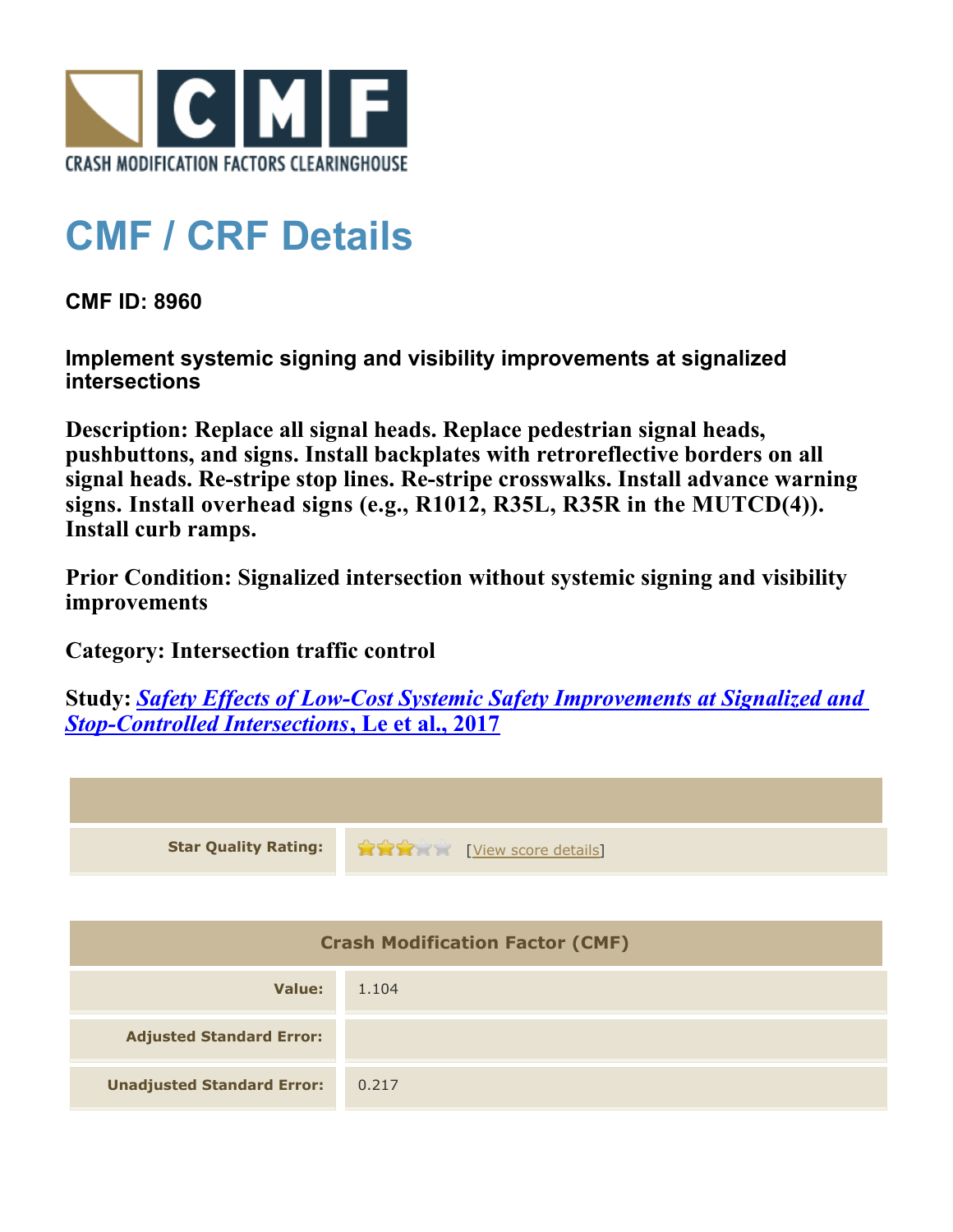| <b>Crash Reduction Factor (CRF)</b> |                                                            |  |
|-------------------------------------|------------------------------------------------------------|--|
| Value:                              | -10.4 (This value indicates an <b>increase</b> in crashes) |  |
| <b>Adjusted Standard Error:</b>     |                                                            |  |
| <b>Unadjusted Standard Error:</b>   | 21.7                                                       |  |

| <b>Applicability</b>                    |                |
|-----------------------------------------|----------------|
| <b>Crash Type:</b>                      | Angle          |
| <b>Crash Severity:</b>                  | All            |
| <b>Roadway Types:</b>                   | All            |
| <b>Number of Lanes:</b>                 | $\overline{2}$ |
| <b>Road Division Type:</b>              |                |
| <b>Speed Limit:</b>                     |                |
| <b>Area Type:</b>                       | All            |
| <b>Traffic Volume:</b>                  |                |
| <b>Time of Day:</b>                     | All            |
| If countermeasure is intersection-based |                |
| <b>Intersection Type:</b>               |                |
| <b>Intersection Geometry:</b>           | 3-leg          |
| <b>Traffic Control:</b>                 | Signalized     |

**Development Details**

**Major Road Traffic Volume:** 4272 to 41100 Annual Average Daily Traffic (AADT)

**Minor Road Traffic Volume:** 111 to 20000 Annual Average Daily Traffic (AADT)